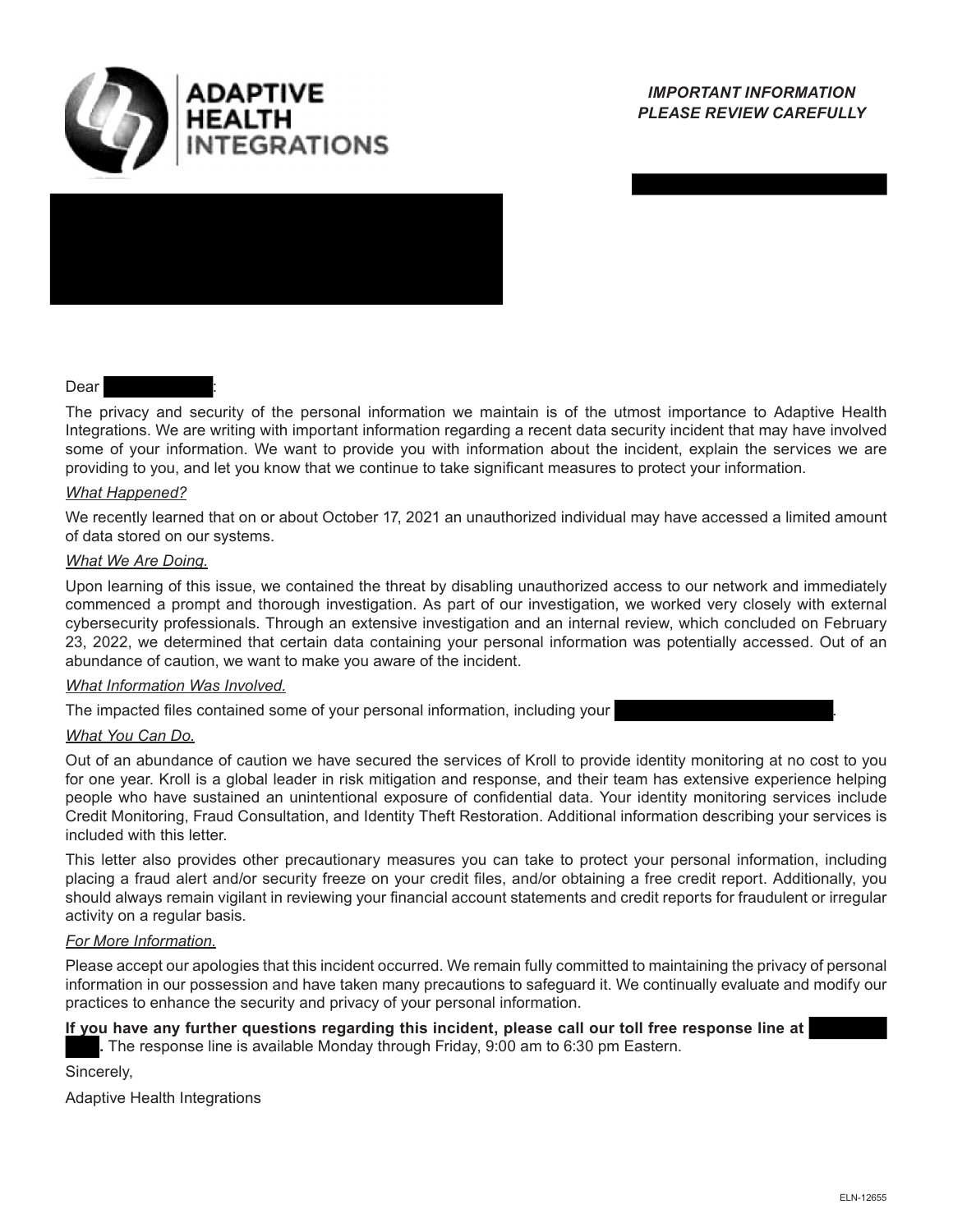# **– OTHER IMPORTANT INFORMATION –**

#### **1. Activate your Complimentary 12-Month Identity Monitoring Services.**

Visit **https://enroll.krollmonitoring.com** to activate and take advantage of your identity monitoring services.

*You have until to activate your identity monitoring services.*

Membership Number:

For more information about Kroll and your Identity Monitoring services, you can visit info.krollmonitoring.com.

If you prefer to activate these services offline and receive monitoring alerts via the US Postal Service, you may activate via our automated phone system by calling 1-888-653-0511, Monday through Friday, 8:00 a.m. to 5:30 p.m. Central Time, excluding major U.S. holidays. Please have your membership number located in your letter ready when calling. Please note that to activate monitoring services, you will be required to provide your name, date of birth, and Social Security number through our automated phone system.

You have been provided with access to the following services from Kroll:

#### **Single Bureau Credit Monitoring**

You will receive alerts when there are changes to your credit data—for instance, when a new line of credit is applied for in your name. If you do not recognize the activity, you'll have the option to call a Kroll fraud specialist, who will be able to help you determine if it is an indicator of identity theft.

## **Fraud Consultation**

You have unlimited access to consultation with a Kroll fraud specialist. Support includes showing you the most effective ways to protect your identity, explaining your rights and protections under the law, assistance with fraud alerts, and interpreting how personal information is accessed and used, including investigating suspicious activity that could be tied to an identity theft event.

## **Identity Theft Restoration**

If you become a victim of identity theft, an experienced Kroll licensed investigator will work on your behalf to resolve related issues. You will have access to a dedicated investigator who understands your issues and can do most of the work for you. Your investigator will be able to dig deep to uncover the scope of the identity theft, and then work to resolve it.

For more information about Kroll and your Identity Monitoring services, you can visit info.krollmonitoring.com.

If you prefer to activate these services offline and receive monitoring alerts via the US Postal Service, you may activate via our automated phone system by calling 1-888-653-0511, Monday through Friday, 8:00 a.m. to 5:30 p.m. Central Time, excluding major U.S. holidays. Please have your membership number located in your letter ready when calling. Please note that to activate monitoring services, you will be required to provide your name, date of birth, and Social Security number through our automated phone system.

Kroll's activation website is only compatible with the current version or one version earlier of Chrome, Firefox, Safari and Edge.

To receive credit services, you must be over the age of 18 and have established credit in the U.S., have a Social Security number in your name, and have a U.S. residential address associated with your credit file.

## **2. Placing a Fraud Alert on Your Credit File.**

Whether or not you choose to use the complimentary 12 month credit monitoring services, we recommend that you place an initial one (1) year "Fraud Alert" on your credit files, at no charge. A fraud alert tells creditors to contact you personally before they open any new accounts. To place a fraud alert, call any one of the three major credit bureaus at the numbers listed below. As soon as one credit bureau confirms your fraud alert, they will notify the others.

| <b>Equifax</b>                    | <b>Experian</b>                        | <b>TransUnion</b>                  |
|-----------------------------------|----------------------------------------|------------------------------------|
| P.O. Box 105069                   | P.O. Box 9554                          | Fraud Victim Assistance Department |
| Atlanta, GA 30348-5069            | Allen, TX 75013                        | P.O. Box 2000                      |
| https://www.equifax.com/personal/ | https://www.experian.com/fraud/center. | Chester, PA 19016-2000             |
| credit-report-services/           | html                                   | https://www.transunion.com/        |
| credit-fraud-alerts/              |                                        | fraud-alerts                       |
| 1-800-525-6285                    | 1-800-397-3742                         | 1-800-680-7289                     |
|                                   |                                        |                                    |

#### **3. Consider Placing a Security Freeze on Your Credit File.**

If you are very concerned about becoming a victim of fraud or identity theft, you may request a "Security Freeze" be placed on your credit file, at no charge. A security freeze prohibits, with certain specific exceptions, the consumer reporting agencies from releasing your credit report or any information from it without your express authorization. You may place a security freeze on your credit report by contacting all three nationwide credit reporting companies at the numbers below and following the stated directions or by sending a request in writing, by mail, to all three credit reporting companies:

**Equifax Security Freeze**  PO Box 105788 Atlanta, GA 30348 https://www.equifax.com/personal/credit-http://experian.com/freeze report-services/credit-freeze/ 1-800-349-9960

**Experian Security Freeze** PO Box 9554 Allen, TX 75013 1-888-397-3742

**TransUnion Security Freeze**  P.O. Box 160 Woodlyn, PA 19094 https://www.transunion.com/credit-freeze 1-888-909-8872

In order to place the security freeze, you'll need to supply your name, address, date of birth, Social Security number and other personal information. After receiving your freeze request, each credit reporting company will send you a confirmation letter containing a unique PIN (personal identification number) or password. Keep the PIN or password in a safe place. You will need it if you choose to lift the freeze.

If your personal information has been used to file a false tax return, to open an account or to attempt to open an account in your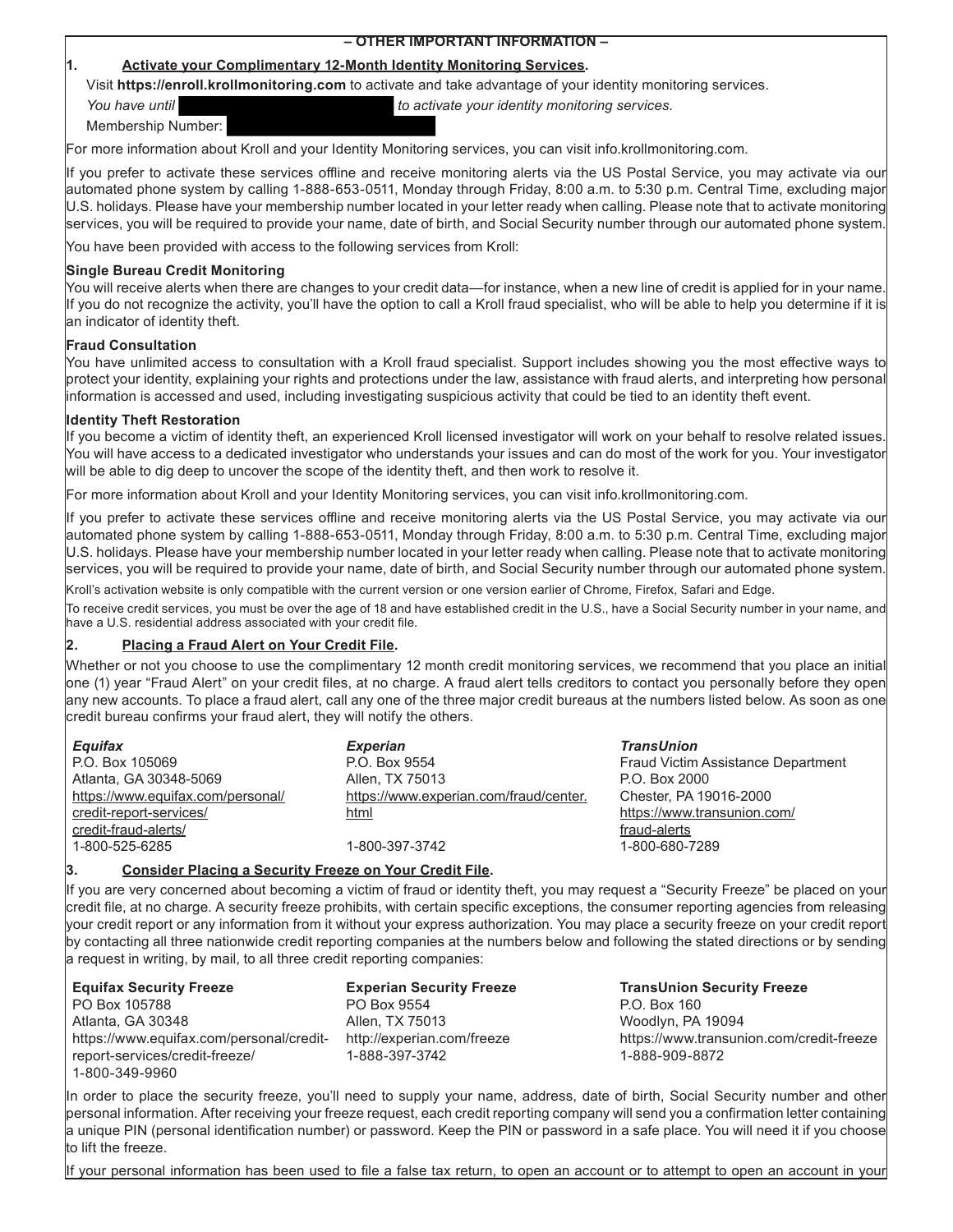name, or to commit fraud or other crimes against you, you may file a police report in the city in which you currently reside.

If you do place a security freeze *prior* to enrolling in the credit monitoring service as described above, you will need to remove the freeze in order to sign up for the credit monitoring service. After you sign up for the credit monitoring service, you may refreeze your credit file.

#### **4. Obtaining a Free Credit Report.**

Under federal law, you are entitled to one free credit report every 12 months from each of the above three major nationwide credit reporting companies. Call **1-877-322-8228** or request your free credit reports online at **www.annualcreditreport.com**. Once you receive your credit reports, review them for discrepancies. Identify any accounts you did not open or inquiries from creditors that you did not authorize. Verify all information is correct. If you have questions or notice incorrect information, contact the credit reporting company.

#### **5. Additional Helpful Resources.**

Even if you do not find any suspicious activity on your initial credit reports, the Federal Trade Commission (FTC) recommends that you check your credit reports periodically. Checking your credit report periodically can help you spot problems and address them quickly.

If you find suspicious activity on your credit reports or have reason to believe your information is being misused, call your local law enforcement agency and file a police report. Be sure to obtain a copy of the police report, as many creditors will want the information it contains to absolve you of the fraudulent debts. You may also file a complaint with the FTC by contacting them on the web at www.ftc. gov/idtheft, by phone at 1-877-IDTHEFT (1-877-438-4338), or by mail at Federal Trade Commission, Consumer Response Center, 600 Pennsylvania Avenue, NW, Washington, DC 20580. Your complaint will be added to the FTC's Identity Theft Data Clearinghouse, where it will be accessible to law enforcement for their investigations. In addition, you may obtain information from the FTC about fraud alerts and security freezes.

**Washington D.C. Residents:** You may obtain information about preventing identity theft from the Office of the Attorney General for the District of Columbia, 400 6th Street NW, Washington D.C. 20001, https://oag.dc.gov/consumer-protection, Telephone: 1-202- 442-9828.

**New York Residents:** You may obtain information about preventing identity theft from the New York Attorney General's Office: Office of the Attorney General, The Capitol, Albany, NY 12224-0341; https://ag.ny.gov/consumer-frauds-bureau/identity-theft; Telephone: 800-771-7755.

**Iowa Residents:** You may contact law enforcement or the Iowa Attorney General's Office to report suspected incidents of identity Theft: Office of the Attorney General of Iowa, Consumer Protection Division, Hoover State Office Building, 1305 East Walnut Street, Des Moines, IA 50319, www.iowaattorneygeneral.gov, Telephone: (515) 281-5926 or 888-777-4590 for residents outside of Des Moines.

**Maryland Residents:** You may obtain information about avoiding identity theft from the Maryland Attorney General's Office: Office of the Attorney General of Maryland, Consumer Protection Division, 200 St. Paul Place, Baltimore, MD 21202, www.oag.state.md.us/ Consumer, Telephone: 1-888-743-0023.

**North Carolina Residents:** You may obtain information about preventing identity theft from the North Carolina Attorney General's Office: Office of the Attorney General of North Carolina, Consumer Protection Division, 9001 Mail Service Center, Raleigh, NC 27699-9001, www.ncdoj.gov/, Telephone: 877-566-7226.

**Oregon Residents:** You may obtain information about preventing identity theft from the Oregon Attorney General's Office: Oregon Department of Justice, 1162 Court Street NE, Salem, OR 97301-4096, www.doj.state.or.us/, Telephone: 877-877-9392

**Massachusetts Residents:** Under Massachusetts law, you have the right to obtain a police report in regard to this incident. If you are the victim of identity theft, you also have the right to file a police report and obtain a copy of it.

**New Mexico Residents:** You have rights under the federal Fair Credit Reporting Act (FCRA). These include, among others, the right to know what is in your file; to dispute incomplete or inaccurate information; and to have consumer reporting agencies correct or delete inaccurate, incomplete, or unverifiable information. For more information about the FCRA, please visit www.consumer.ftc. gov/articles/pdf-0096-fair-credit-reporting-act.pdf or www.ftc.gov.

#### *In Addition, New Mexico Consumers Have the Right to Obtain a Security Freeze or Submit a Declaration of Removal*

As noted above, you may obtain a security freeze on your credit report to protect your privacy and ensure that credit is not granted in your name without your knowledge. You may submit a declaration of removal to remove information placed in your credit report as a result of being a victim of identity theft. You have a right to place a security freeze on your credit report or submit a declaration of removal pursuant to the Fair Credit Reporting and Identity Security Act.

The security freeze is designed to prevent credit, loans, and services from being approved in your name without your consent. When you place a security freeze on your credit report, you will be provided with a personal identification number, password, or similar device to use if you choose to remove the freeze on your credit report or to temporarily authorize the release of your credit report to a specific party or parties or for a specific period of time after the freeze is in place. To remove the freeze or to provide authorization for the temporary release of your credit report, you must contact the consumer reporting agency and provide all of the following:

- 1. The unique personal identification number, password, or similar device provided by the consumer reporting agency;
- 2. Proper identification to verify your identity; and
- 3. Information regarding the third party or parties who are to receive the credit report or the period of time for which the credit report may be released to users of the credit report.

A consumer reporting agency that receives a request from a consumer to lift temporarily a freeze on a credit report shall comply with the request no later than three business days after receiving the request. As of September 1, 2008, a consumer reporting agency shall comply with the request within fifteen minutes of receiving the request by a secure electronic method or by telephone.

A security freeze does not apply in all circumstances, such as where you have an existing account relationship and a copy of your